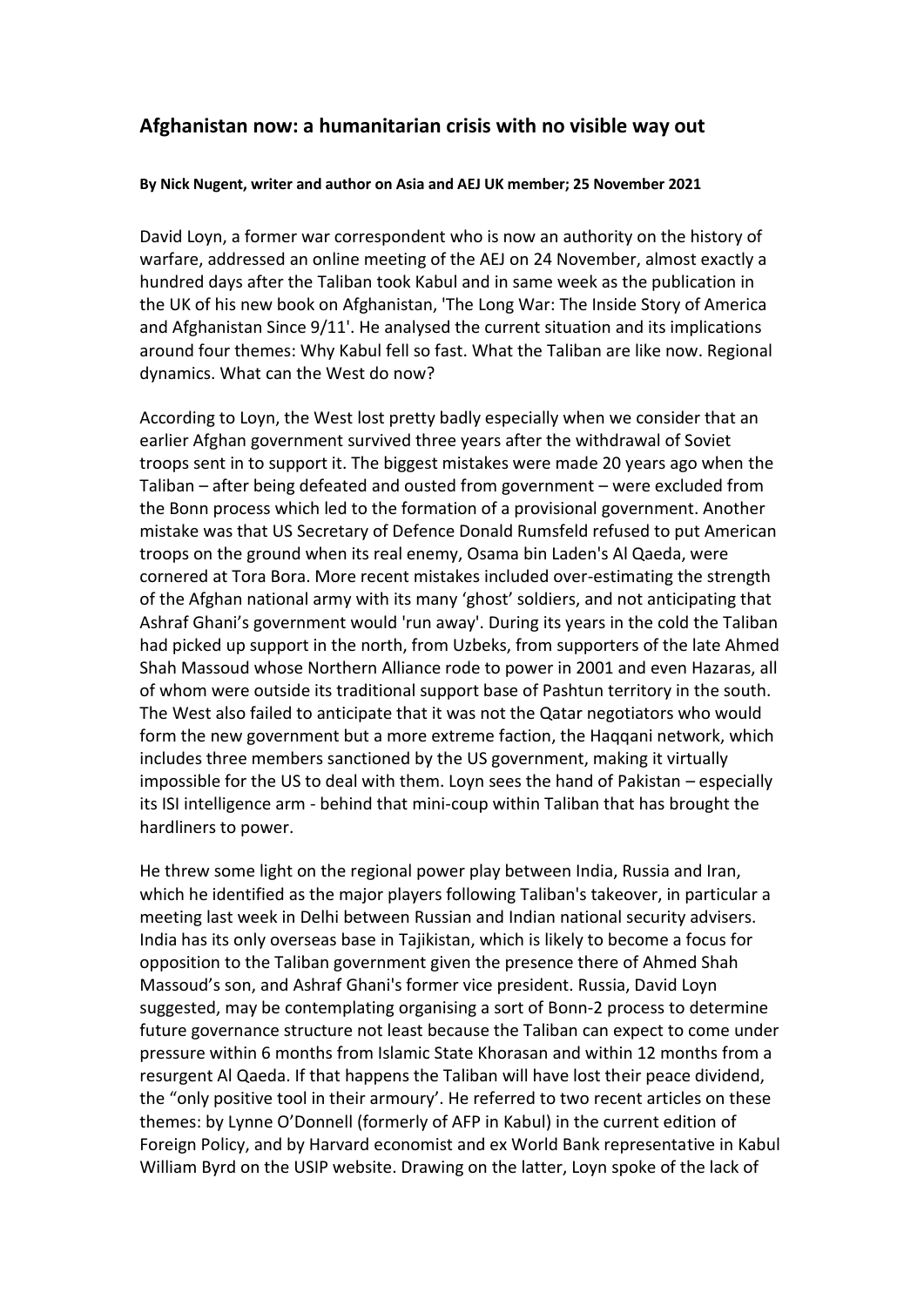liquid currency as the Taliban government's biggest challenge, together with the massive humanitarian crisis faced by the Afghan population following the takeover and the subsequent freezing of Afghanistan's overseas assets; all of that compounded by the country's worst drought for 35 years. William Byrd estimates that 2 to 3 billion dollars' worth of emergency aid is needed urgently. In the article he proposes that the Afghanistan Trust Fund be re-purposed to give assistance to those in need directly, bypassing the Taliban government.

Several additional points came out in questioning as important in assessing the path ahead, including China's business-like dealings with the Taliban and the latter's promise not to feed the East Turkestan (Xinjiang) separatist movement. Also China's deal to exploit a copper mine south of Kabul. Loyn said a minority of provinces are still schooling girls of all ages and allowing girls to attend university, but most are not. Recent decrees include the exclusion from the judiciary of judges who have opposed the Taliban and one laying down strict new regulations about clothing for women appearing on TV. So far there have been no public amputations, though there have been hangings in the west of the country, while countless Afghans are still trying to flee the country and others are in hiding for fear of reprisals. The civil service and regional government structures are surprisingly resilient, at least formally, as demonstrated by the fact that former decrees from the previous period of Taliban rule have been upheld throughout the past two decades. Doctors, teachers and civil servants are still working but have not been paid for months, and there is now no functioning tax system.

For the West, the rapid collapse of the army was the most spectacular intelligence failure, although it was brought on by the abrupt withdrawal of American air support and the flight of top government figures. The West, including Joe Biden and Boris Johnson, have already lost interest in what they regard as 'yesterday's war', but they should be concerned for three main reasons: 1) Basic humanitarian concerns and the West's moral responsibility. 2) A worry that having left in such chaotic circumstances problems will 'come back to bite us.' 3) Training camps: the real risk that IS Khorasan and/or Al Qaeda could get back in business within a short time and once again threaten the world from a Taliban-ruled Afghanistan.

Of the February 2020 deal between the Trump administration and the Taliban, David Loyn said this was not a peace deal but a 'surrender deal', a terrible deal. The Biden government should and could have negotiated a different deal to avoid the humiliating rout that it suffered in the eyes of the world. About recognising the Taliban government, Loyn said this matters a lot to the Taliban. Again recalling mistakes of 20 years ago, he said it would have been relatively easy to bring the Taliban into talks or even into the interim government in order not to avoid handing power to these "really bad people, the former mujahedin". Instead it is now difficult to see the US moving forward towards recognition, in view of the US sanctions hanging over members of the incoming Taliban administration. He recalled how Ahmed Shah Massoud's brother had remained ambassador in London throughout the previous period of Taliban rule (1996-2001). Finally, Loyn insisted that the disastrous finale to America's 20-year war in Afghanistan was not inevitable and he